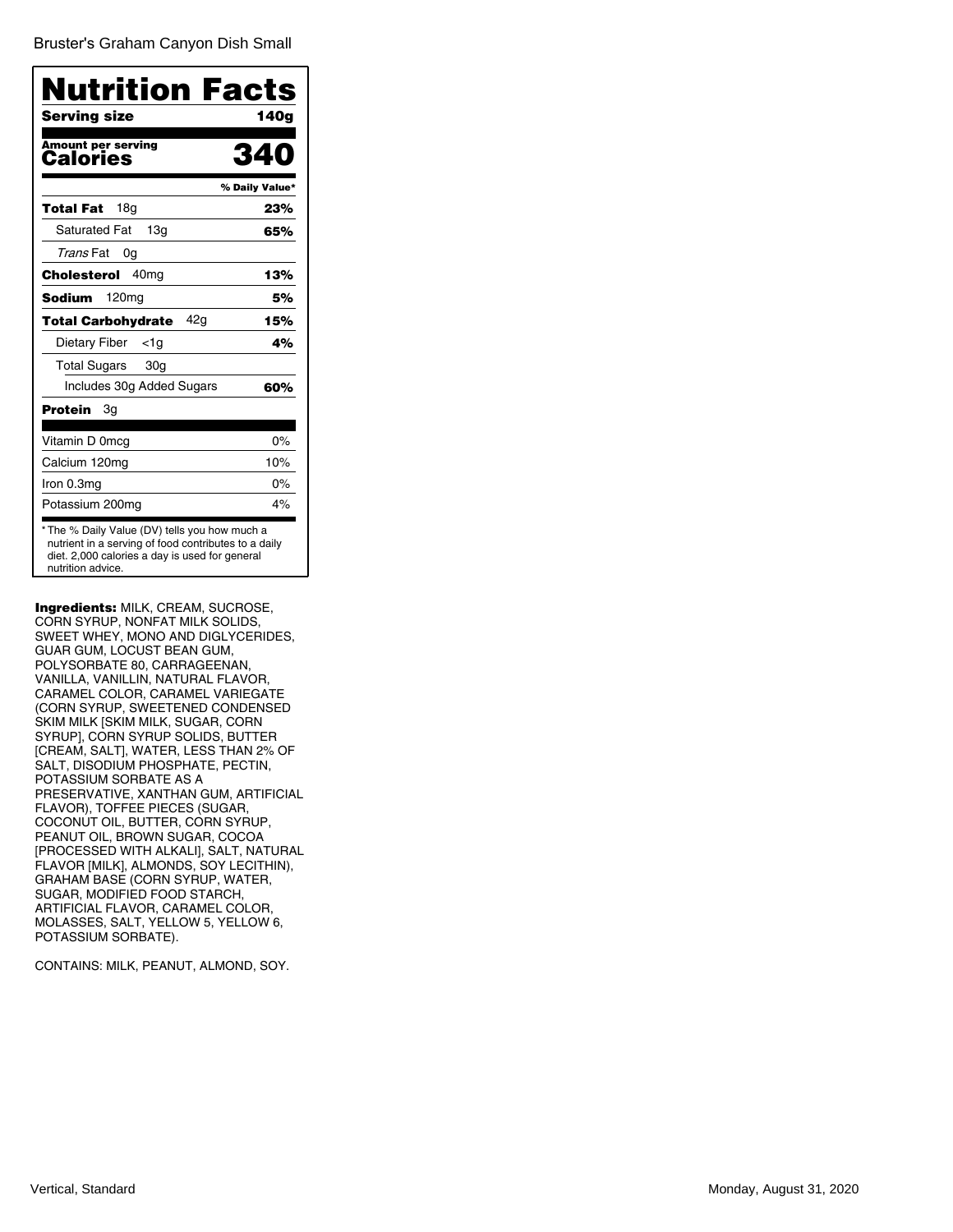Bruster's [Graham Canyon Dish Regular](�)

| <b>Nutrition Facts</b>                                                                                                                                                      |                |
|-----------------------------------------------------------------------------------------------------------------------------------------------------------------------------|----------------|
| Serving size                                                                                                                                                                | 210g           |
| <b>Amount per serving</b><br>Calories                                                                                                                                       | 510            |
|                                                                                                                                                                             | % Daily Value* |
| 26a<br><b>Total Fat</b>                                                                                                                                                     | 33%            |
| <b>Saturated Fat</b><br>19a                                                                                                                                                 | 95%            |
| <i>Trans</i> Fat<br>0.5q                                                                                                                                                    |                |
| Cholesterol<br>65 <sub>mg</sub>                                                                                                                                             | 22%            |
| 180 <sub>mg</sub><br>Sodium                                                                                                                                                 | 8%             |
| 63g<br>Total Carbohydrate                                                                                                                                                   | 23%            |
| Dietary Fiber<br>1g                                                                                                                                                         | 4%             |
| <b>Total Sugars</b><br>44g                                                                                                                                                  |                |
| Includes 44g Added Sugars                                                                                                                                                   | 88%            |
| Protein<br>5g                                                                                                                                                               |                |
| Vitamin D 0mcg                                                                                                                                                              | 0%             |
| Calcium 170mg                                                                                                                                                               | 15%            |
| Iron 0.4mg                                                                                                                                                                  | 2%             |
| Potassium 300mg                                                                                                                                                             | 6%             |
| *The % Daily Value (DV) tells you how much a<br>nutrient in a serving of food contributes to a daily<br>diet. 2,000 calories a day is used for general<br>nutrition advice. |                |

Ingredients: MILK, CREAM, SUCROSE, CORN SYRUP, NONFAT MILK SOLIDS, SWEET WHEY, MONO AND DIGLYCERIDES, GUAR GUM, LOCUST BEAN GUM, POLYSORBATE 80, CARRAGEENAN, VANILLA, VANILLIN, NATURAL FLAVOR, CARAMEL COLOR, CARAMEL VARIEGATE (CORN SYRUP, SWEETENED CONDENSED SKIM MILK [SKIM MILK, SUGAR, CORN SYRUP], CORN SYRUP SOLIDS, BUTTER [CREAM, SALT], WATER, LESS THAN 2% OF SALT, DISODIUM PHOSPHATE, PECTIN, POTASSIUM SORBATE AS A PRESERVATIVE, XANTHAN GUM, ARTIFICIAL FLAVOR), TOFFEE PIECES (SUGAR, COCONUT OIL, BUTTER, CORN SYRUP, PEANUT OIL, BROWN SUGAR, COCOA [PROCESSED WITH ALKALI], SALT, NATURAL FLAVOR [MILK], ALMONDS, SOY LECITHIN), GRAHAM BASE (CORN SYRUP, WATER, SUGAR, MODIFIED FOOD STARCH, ARTIFICIAL FLAVOR, CARAMEL COLOR, MOLASSES, SALT, YELLOW 5, YELLOW 6, POTASSIUM SORBATE).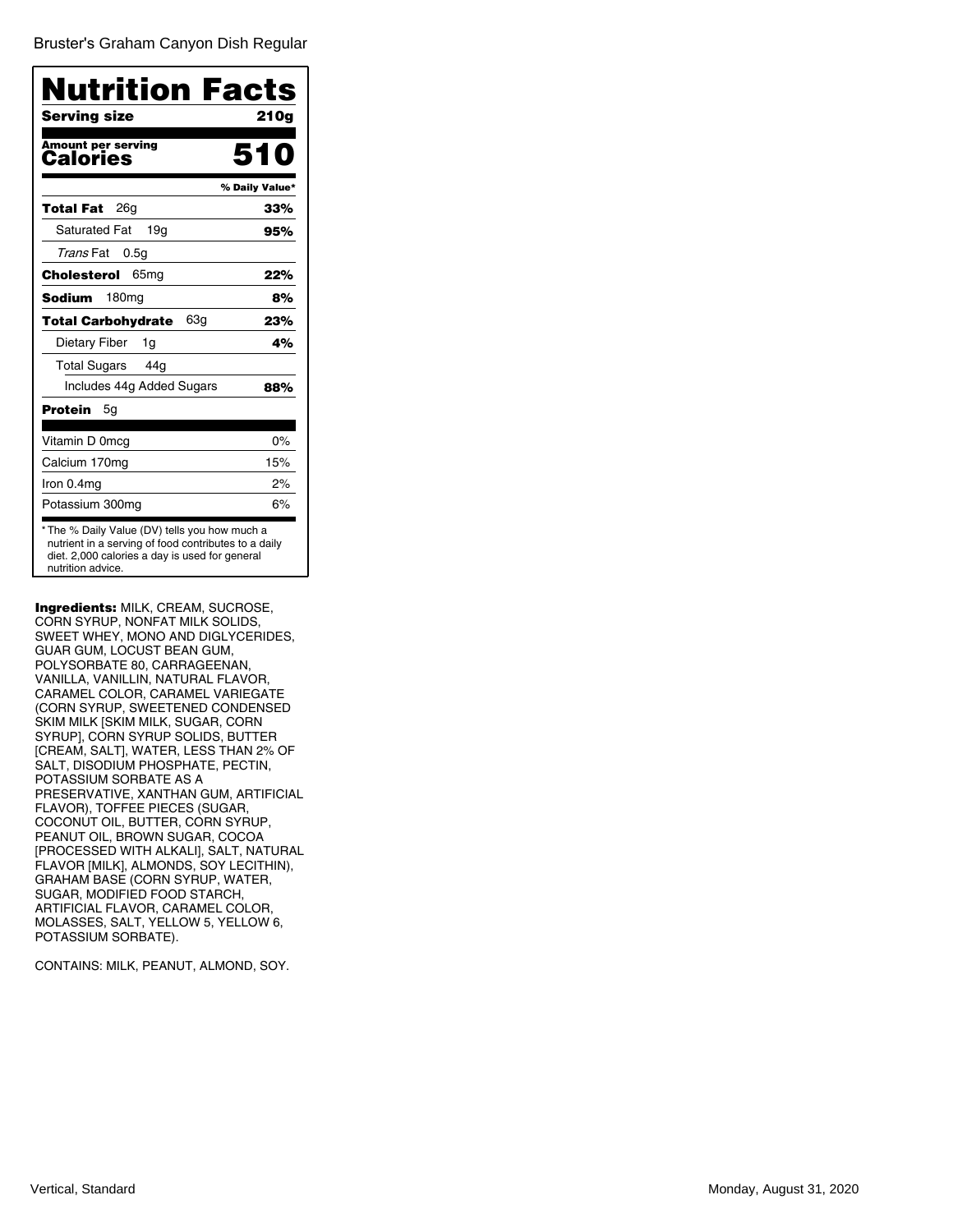Bruster's [Graham Canyon Dish Large](�)

| <b>Nutrition Facts</b>                                                                                                                                                      |                |
|-----------------------------------------------------------------------------------------------------------------------------------------------------------------------------|----------------|
| Serving size                                                                                                                                                                | 280g           |
| <b>Amount per serving</b><br>Calories                                                                                                                                       | 680            |
|                                                                                                                                                                             | % Daily Value* |
| 35a<br>Total Fat                                                                                                                                                            | 45%            |
| <b>Saturated Fat</b><br>26a                                                                                                                                                 | 130%           |
| <i>Trans</i> Fat<br>0.5q                                                                                                                                                    |                |
| Cholesterol<br>85 <sub>mg</sub>                                                                                                                                             | 28%            |
| 240mg<br>Sodium                                                                                                                                                             | 10%            |
| 84g<br>Total Carbohydrate                                                                                                                                                   | 31%            |
| Dietary Fiber<br>1g                                                                                                                                                         | 4%             |
| <b>Total Sugars</b><br>59 <sub>q</sub>                                                                                                                                      |                |
| Includes 59g Added Sugars                                                                                                                                                   | 118%           |
| Protein<br>7g                                                                                                                                                               |                |
| Vitamin D 0mcg                                                                                                                                                              | $0\%$          |
| Calcium 230mg                                                                                                                                                               | 20%            |
| Iron 0.6mg                                                                                                                                                                  | 4%             |
| Potassium 390mg                                                                                                                                                             | 8%             |
| *The % Daily Value (DV) tells you how much a<br>nutrient in a serving of food contributes to a daily<br>diet. 2,000 calories a day is used for general<br>nutrition advice. |                |

Ingredients: MILK, CREAM, SUCROSE, CORN SYRUP, NONFAT MILK SOLIDS, SWEET WHEY, MONO AND DIGLYCERIDES, GUAR GUM, LOCUST BEAN GUM, POLYSORBATE 80, CARRAGEENAN, VANILLA, VANILLIN, NATURAL FLAVOR, CARAMEL COLOR, CARAMEL VARIEGATE (CORN SYRUP, SWEETENED CONDENSED SKIM MILK [SKIM MILK, SUGAR, CORN SYRUP], CORN SYRUP SOLIDS, BUTTER [CREAM, SALT], WATER, LESS THAN 2% OF SALT, DISODIUM PHOSPHATE, PECTIN, POTASSIUM SORBATE AS A PRESERVATIVE, XANTHAN GUM, ARTIFICIAL FLAVOR), TOFFEE PIECES (SUGAR, COCONUT OIL, BUTTER, CORN SYRUP, PEANUT OIL, BROWN SUGAR, COCOA [PROCESSED WITH ALKALI], SALT, NATURAL FLAVOR [MILK], ALMONDS, SOY LECITHIN), GRAHAM BASE (CORN SYRUP, WATER, SUGAR, MODIFIED FOOD STARCH, ARTIFICIAL FLAVOR, CARAMEL COLOR, MOLASSES, SALT, YELLOW 5, YELLOW 6, POTASSIUM SORBATE).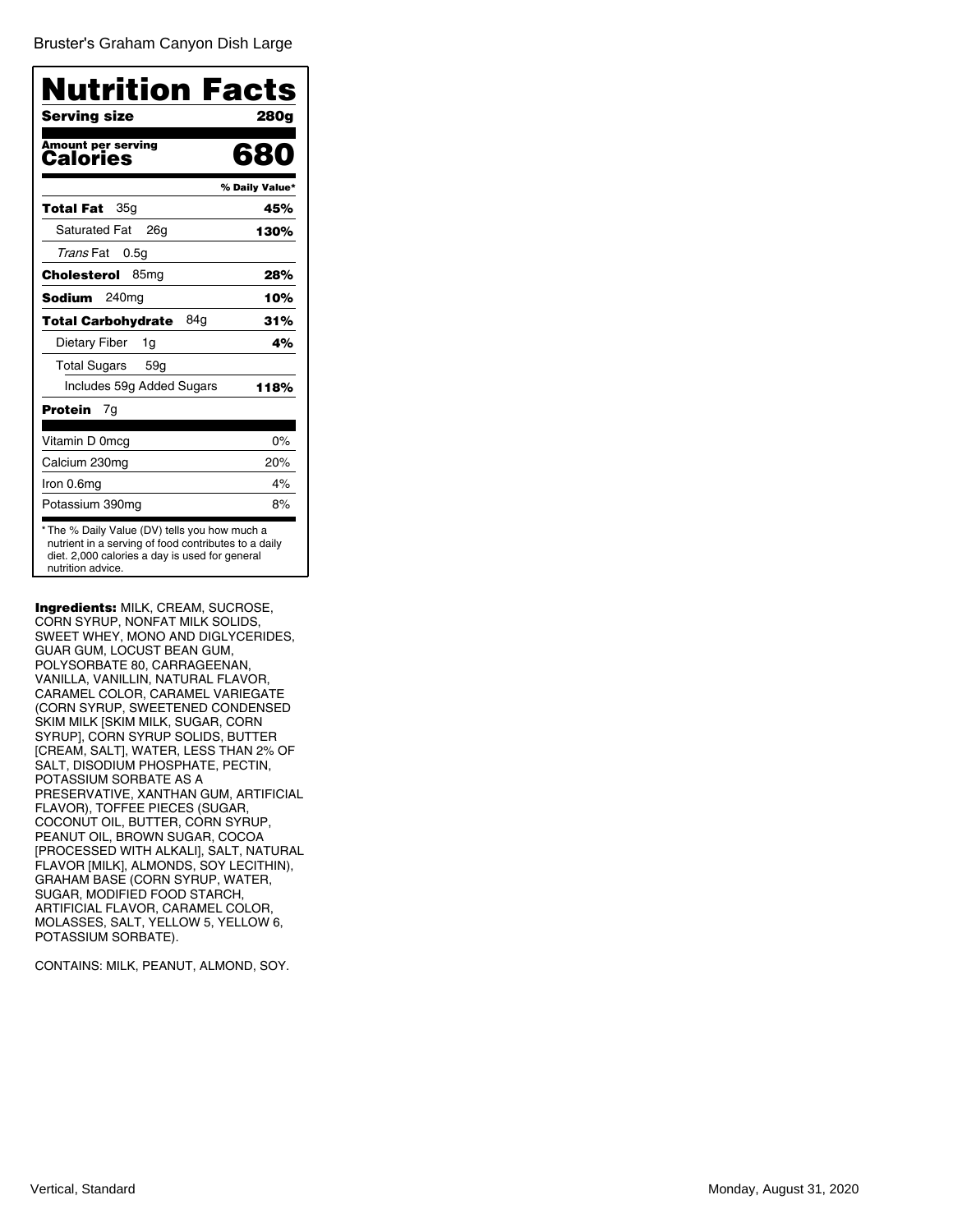| Nutrition Facts                          |                |
|------------------------------------------|----------------|
| 1 servings per container<br>Serving size | 146g           |
| <b>Amount per serving</b><br>Calories    | 361            |
|                                          | % Daily Value* |
| 18g<br>Total Fat                         | 23%            |
| <b>Saturated Fat</b><br>13q              | 65%            |
| Trans Fat<br>0g                          |                |
| 40 <sub>mq</sub><br>Cholesterol          | 13%            |
| Sodium<br>130mg                          | 6%             |
| 47g<br><b>Total Carbohydrate</b>         | 17%            |
| Dietary Fiber<br><1a                     | 4%             |
| <b>Total Sugars</b><br>30 <sub>g</sub>   |                |
| Includes 30g Added Sugars                | 60%            |
| Protein<br>4g                            |                |
| Vitamin D 0mcg                           | 0%             |
| Calcium 120mg                            | 10%            |
| Iron 0.5mg                               | 2%             |
| Potassium 200mg                          | 4%             |

Ingredients: MILK, CREAM, SUCROSE, CORN SYRUP, NONFAT MILK SOLIDS, SWEET WHEY, MONO AND DIGLYCERIDES, GUAR GUM, LOCUST BEAN GUM, POLYSORBATE 80, CARRAGEENAN, VANILLA, VANILLIN, NATURAL FLAVOR, CARAMEL COLOR, CARAMEL VARIEGATE (CORN SYRUP, SWEETENED CONDENSED SKIM MILK [SKIM MILK, SUGAR, CORN SYRUP], CORN SYRUP SOLIDS, BUTTER [CREAM, SALT], WATER, LESS THAN 2% OF SALT, DISODIUM PHOSPHATE, PECTIN, POTASSIUM SORBATE AS A PRESERVATIVE, XANTHAN GUM, ARTIFICIAL FLAVOR), TOFFEE PIECES (SUGAR, COCONUT OIL, BUTTER, CORN SYRUP, PEANUT OIL, BROWN SUGAR, COCOA [PROCESSED WITH ALKALI], SALT, NATURAL FLAVOR [MILK], ALMONDS, SOY LECITHIN), GRAHAM BASE (CORN SYRUP, WATER, SUGAR, MODIFIED FOOD STARCH, ARTIFICIAL FLAVOR, CARAMEL COLOR, MOLASSES, SALT, YELLOW 5, YELLOW 6, POTASSIUM SORBATE), CAKE CONE (ENRICHED WHEAT FLOUR [CONTAINS NIACIN, REDUCED IRON, THIAMINE MONONITRATE, RIBOFLAVIN, FOLIC ACID], TAPIOCA FLOUR, SUGAR, VEGETABLE OIL SHORTENING [SOYBEAN OIL OR CANOLA OIL, MODIFIED PALM OIL, SOY LECITHIN, AND/OR PARTIALLY HYDROGENATED SOYBEAN OIL], LEAVENING [SODIUM BICARBONATE, AMMONIUM BICARBONATE], SALT, NATURAL FLAVOR, ANNATTO [VEGETABLE COLOR]).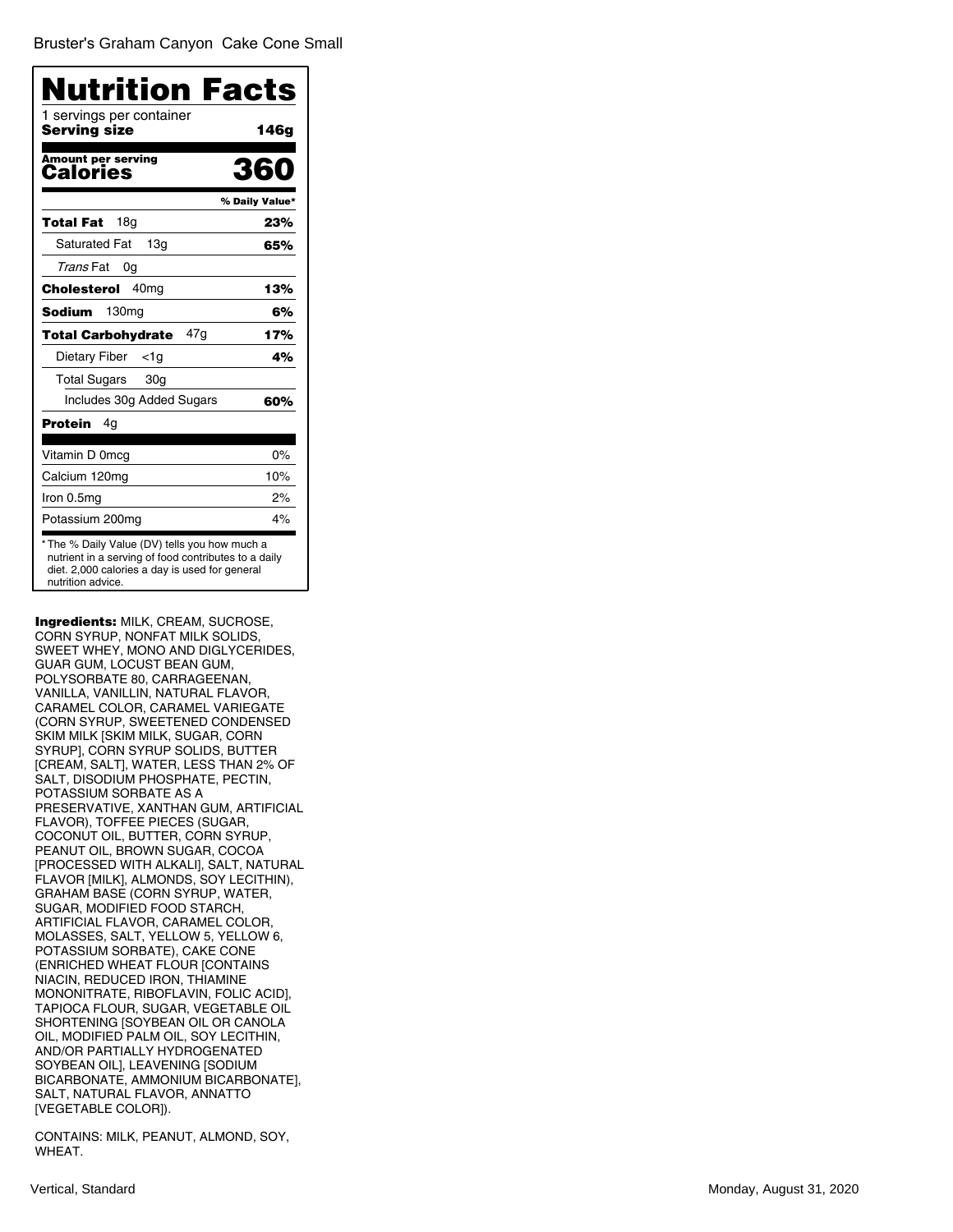| Nutrition Facts                                                                                                                                                             |                |
|-----------------------------------------------------------------------------------------------------------------------------------------------------------------------------|----------------|
| 1 servings per container<br>Serving size                                                                                                                                    | 21 6 g         |
| <b>Amount per serving</b><br>Calories                                                                                                                                       | 530            |
|                                                                                                                                                                             | % Daily Value* |
| 27g<br>Total Fat                                                                                                                                                            | 35%            |
| <b>Saturated Fat</b><br>19a                                                                                                                                                 | 95%            |
| Trans Fat<br>0.5 <sub>q</sub>                                                                                                                                               |                |
| 65 <sub>mg</sub><br>Cholesterol                                                                                                                                             | 22%            |
| 190 <sub>mg</sub><br>Sodium                                                                                                                                                 | 8%             |
| 68g<br>Total Carbohydrate                                                                                                                                                   | 25%            |
| Dietary Fiber<br>1g                                                                                                                                                         | 4%             |
| <b>Total Sugars</b><br>45g                                                                                                                                                  |                |
| Includes 45g Added Sugars                                                                                                                                                   | 90%            |
| Protein<br>5g                                                                                                                                                               |                |
| Vitamin D 0mcg                                                                                                                                                              | 0%             |
| Calcium 170mg                                                                                                                                                               | 15%            |
| Iron 0.7mg                                                                                                                                                                  | 4%             |
| Potassium 300mg                                                                                                                                                             | 6%             |
| *The % Daily Value (DV) tells you how much a<br>nutrient in a serving of food contributes to a daily<br>diet. 2,000 calories a day is used for general<br>nutrition advice. |                |

Ingredients: MILK, CREAM, SUCROSE, CORN SYRUP, NONFAT MILK SOLIDS, SWEET WHEY, MONO AND DIGLYCERIDES, GUAR GUM, LOCUST BEAN GUM, POLYSORBATE 80, CARRAGEENAN, VANILLA, VANILLIN, NATURAL FLAVOR, CARAMEL COLOR, CARAMEL VARIEGATE (CORN SYRUP, SWEETENED CONDENSED SKIM MILK [SKIM MILK, SUGAR, CORN SYRUP], CORN SYRUP SOLIDS, BUTTER [CREAM, SALT], WATER, LESS THAN 2% OF SALT, DISODIUM PHOSPHATE, PECTIN, POTASSIUM SORBATE AS A PRESERVATIVE, XANTHAN GUM, ARTIFICIAL FLAVOR), TOFFEE PIECES (SUGAR, COCONUT OIL, BUTTER, CORN SYRUP, PEANUT OIL, BROWN SUGAR, COCOA [PROCESSED WITH ALKALI], SALT, NATURAL FLAVOR [MILK], ALMONDS, SOY LECITHIN), GRAHAM BASE (CORN SYRUP, WATER, SUGAR, MODIFIED FOOD STARCH, ARTIFICIAL FLAVOR, CARAMEL COLOR, MOLASSES, SALT, YELLOW 5, YELLOW 6, POTASSIUM SORBATE), CAKE CONE (ENRICHED WHEAT FLOUR [CONTAINS NIACIN, REDUCED IRON, THIAMINE MONONITRATE, RIBOFLAVIN, FOLIC ACID], TAPIOCA FLOUR, SUGAR, VEGETABLE OIL SHORTENING [SOYBEAN OIL OR CANOLA OIL, MODIFIED PALM OIL, SOY LECITHIN, AND/OR PARTIALLY HYDROGENATED SOYBEAN OIL], LEAVENING [SODIUM BICARBONATE, AMMONIUM BICARBONATE], SALT, NATURAL FLAVOR, ANNATTO [VEGETABLE COLOR]).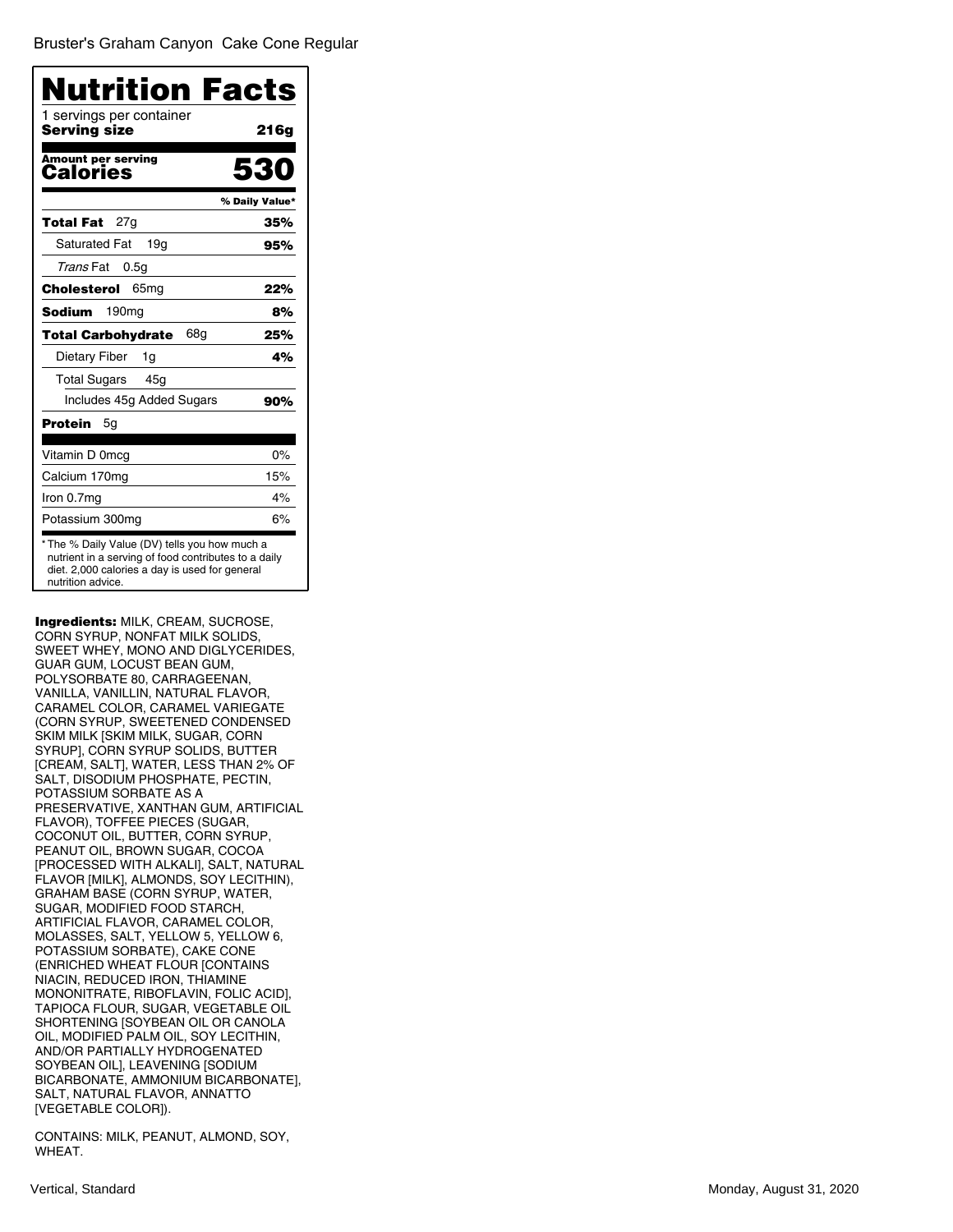| Nutrition Facts                          |                |
|------------------------------------------|----------------|
| 1 servings per container<br>Serving size | 286g           |
| <b>Amount per serving</b><br>Calories    | NO<br>7        |
|                                          | % Daily Value* |
| 35g<br>Total Fat                         | 45%            |
| <b>Saturated Fat</b><br>26a              | 130%           |
| Trans Fat<br>0.5g                        |                |
| Cholesterol<br>85mg                      | 28%            |
| Sodium<br>250ma                          | 11%            |
| 89g<br><b>Total Carbohydrate</b>         | 32%            |
| Dietary Fiber<br>1g                      | 4%             |
| <b>Total Sugars</b><br>59 <sub>q</sub>   |                |
| Includes 59g Added Sugars                | 118%           |
| Protein<br>7g                            |                |
| Vitamin D 0mcg                           | $0\%$          |
| Calcium 230mg                            | 20%            |
| Iron 0.8mg                               | 4%             |
| Potassium 400mg                          | 8%             |

Ingredients: MILK, CREAM, SUCROSE, CORN SYRUP, NONFAT MILK SOLIDS, SWEET WHEY, MONO AND DIGLYCERIDES, GUAR GUM, LOCUST BEAN GUM, POLYSORBATE 80, CARRAGEENAN, VANILLA, VANILLIN, NATURAL FLAVOR, CARAMEL COLOR, CARAMEL VARIEGATE (CORN SYRUP, SWEETENED CONDENSED SKIM MILK [SKIM MILK, SUGAR, CORN SYRUP], CORN SYRUP SOLIDS, BUTTER [CREAM, SALT], WATER, LESS THAN 2% OF SALT, DISODIUM PHOSPHATE, PECTIN, POTASSIUM SORBATE AS A PRESERVATIVE, XANTHAN GUM, ARTIFICIAL FLAVOR), TOFFEE PIECES (SUGAR, COCONUT OIL, BUTTER, CORN SYRUP, PEANUT OIL, BROWN SUGAR, COCOA [PROCESSED WITH ALKALI], SALT, NATURAL FLAVOR [MILK], ALMONDS, SOY LECITHIN), GRAHAM BASE (CORN SYRUP, WATER, SUGAR, MODIFIED FOOD STARCH, ARTIFICIAL FLAVOR, CARAMEL COLOR, MOLASSES, SALT, YELLOW 5, YELLOW 6, POTASSIUM SORBATE), CAKE CONE (ENRICHED WHEAT FLOUR [CONTAINS NIACIN, REDUCED IRON, THIAMINE MONONITRATE, RIBOFLAVIN, FOLIC ACID], TAPIOCA FLOUR, SUGAR, VEGETABLE OIL SHORTENING [SOYBEAN OIL OR CANOLA OIL, MODIFIED PALM OIL, SOY LECITHIN, AND/OR PARTIALLY HYDROGENATED SOYBEAN OIL], LEAVENING [SODIUM BICARBONATE, AMMONIUM BICARBONATE], SALT, NATURAL FLAVOR, ANNATTO [VEGETABLE COLOR]).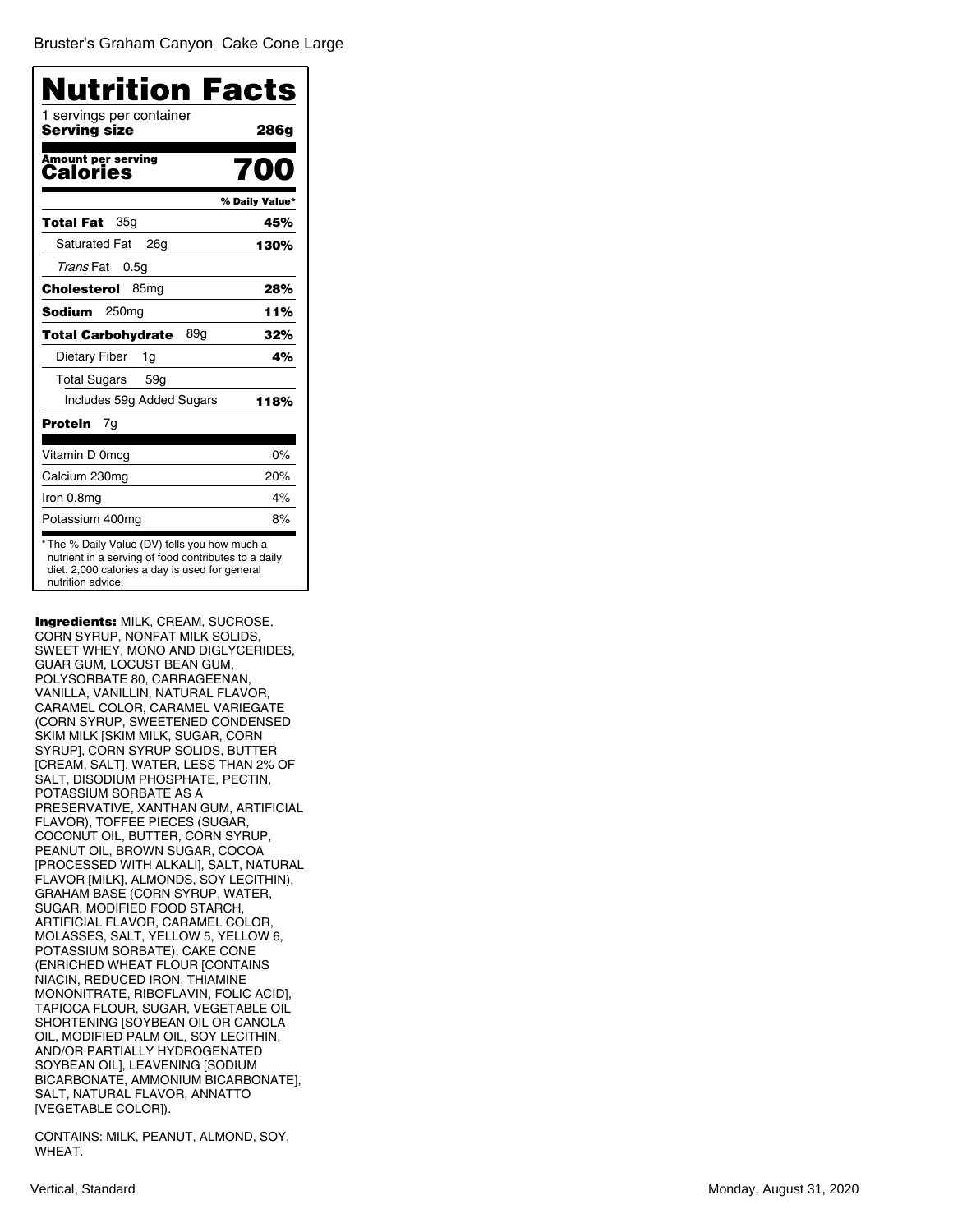Bruster's [Graham Canyon](�) Sugar Cone Small

| Nutrition Facts                          |                |
|------------------------------------------|----------------|
| 1 servings per container<br>Serving size | 153g           |
| <b>Amount per serving</b><br>Calories    | 390            |
|                                          | % Daily Value* |
| 18 <sub>g</sub><br>Total Fat             | 23%            |
| <b>Saturated Fat</b><br>13 <sub>q</sub>  | 65%            |
| Trans Fat<br>0g                          |                |
| 40 <sub>mg</sub><br>Cholesterol          | 13%            |
| 140 <sub>mg</sub><br>Sodium              | 6%             |
| 53q<br><b>Total Carbohydrate</b>         | 19%            |
| Dietary Fiber<br>$<$ 1g                  | 4%             |
| <b>Total Sugars</b><br>34g               |                |
| Includes 34g Added Sugars                | 68%            |
| Protein<br>4g                            |                |
| Vitamin D 0mcg                           | 0%             |
| Calcium 120mg                            | 10%            |
| Iron 0.7mg                               | 4%             |
| Potassium 220mg                          | 4%             |

Ingredients: MILK, CREAM, SUCROSE, CORN SYRUP, NONFAT MILK SOLIDS, SWEET WHEY, MONO AND DIGLYCERIDES, GUAR GUM, LOCUST BEAN GUM, POLYSORBATE 80, CARRAGEENAN, VANILLA, VANILLIN, NATURAL FLAVOR, CARAMEL COLOR, CARAMEL VARIEGATE (CORN SYRUP, SWEETENED CONDENSED SKIM MILK [SKIM MILK, SUGAR, CORN SYRUP], CORN SYRUP SOLIDS, BUTTER [CREAM, SALT], WATER, LESS THAN 2% OF SALT, DISODIUM PHOSPHATE, PECTIN, POTASSIUM SORBATE AS A PRESERVATIVE, XANTHAN GUM, ARTIFICIAL FLAVOR), TOFFEE PIECES (SUGAR, COCONUT OIL, BUTTER, CORN SYRUP, PEANUT OIL, BROWN SUGAR, COCOA [PROCESSED WITH ALKALI], SALT, NATURAL FLAVOR [MILK], ALMONDS, SOY LECITHIN), GRAHAM BASE (CORN SYRUP, WATER, SUGAR, MODIFIED FOOD STARCH, ARTIFICIAL FLAVOR, CARAMEL COLOR, MOLASSES, SALT, YELLOW 5, YELLOW 6, POTASSIUM SORBATE), SUGAR CONE (ENRICHED WHEAT FLOUR [CONTAINS NIACIN, REDUCED IRON, THIAMINE MONONITRATE, RIBOFLAVIN, FOLIC ACID], BROWN SUGAR, VEGETABLE OIL SHORTENING [SOYBEAN OIL OR CANOLA OIL, MODIFIED PALM OIL, SOY LECITHIN, AND/OR PARTIALLY HYDROGENATED SOYBEAN OIL], OAT FIBER AND/OR VEGETABLE FIBER, SALT, CARAMEL COLOR, ARTIFICIAL FLAVOR, SOY LECITHIN).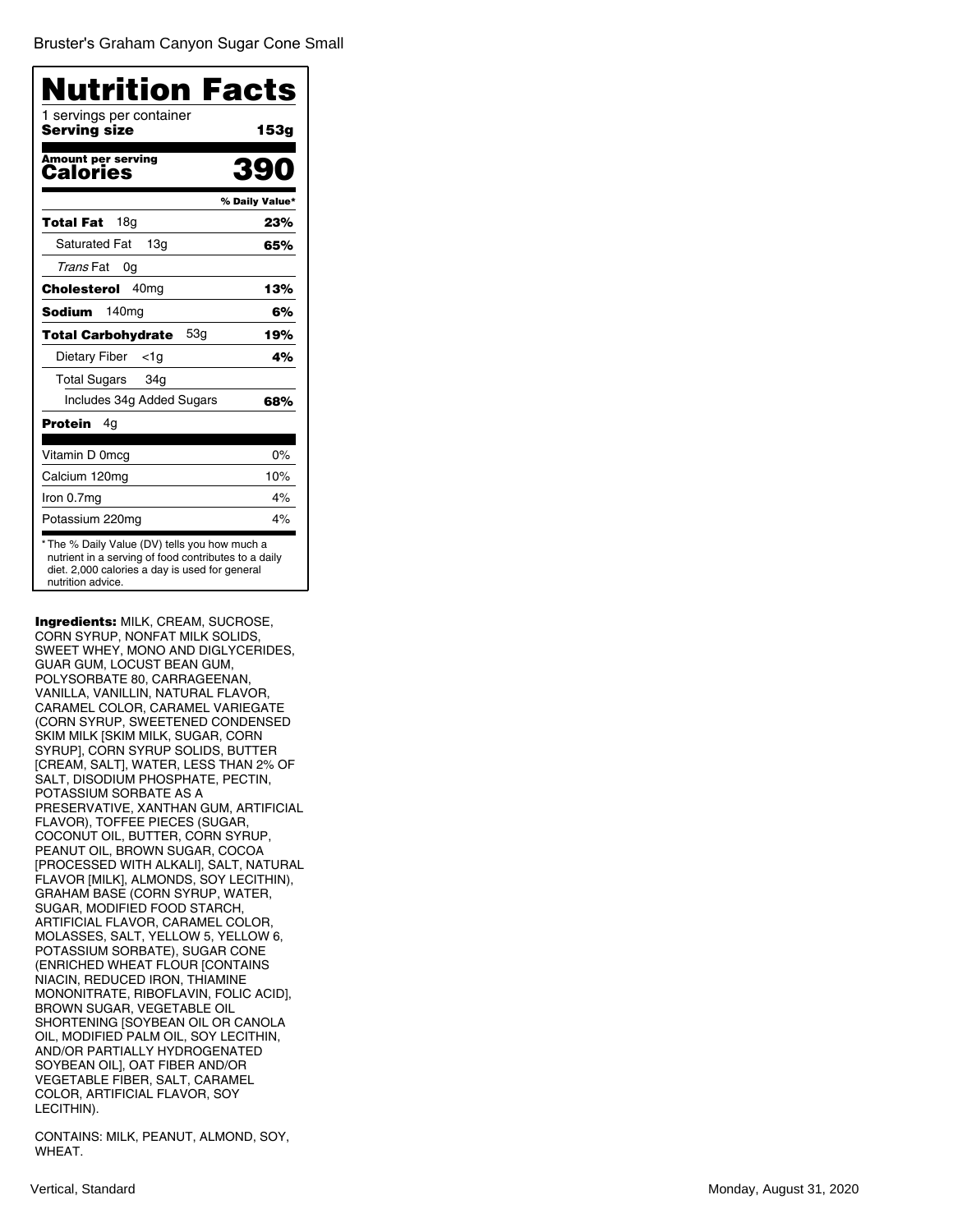Bruster's [Graham Canyon](�) Sugar Cone Regular

| Nutrition Facts<br>1 servings per container<br>Serving size |                |
|-------------------------------------------------------------|----------------|
|                                                             | 223g           |
| <b>Amount per serving</b><br>Calories                       | 560            |
|                                                             | % Daily Value* |
| 27g<br>Total Fat                                            | 35%            |
| <b>Saturated Fat</b><br>19q                                 | 95%            |
| <i>Trans</i> Fat<br>0.5 <sub>q</sub>                        |                |
| 65 <sub>mg</sub><br>Cholesterol                             | 22%            |
| 200 <sub>mg</sub><br>Sodium                                 | 9%             |
| 74q<br>Total Carbohydrate                                   | 27%            |
| Dietary Fiber<br>1g                                         | 4%             |
| <b>Total Sugars</b><br>49 <sub>g</sub>                      |                |
| Includes 49g Added Sugars                                   | 98%            |
| Protein<br>6g                                               |                |
| Vitamin D 0mcg                                              | 0%             |
| Calcium 180mg                                               | 15%            |
| Iron 0.9mg                                                  | 6%             |
| Potassium 320mg                                             | 6%             |

Ingredients: MILK, CREAM, SUCROSE, CORN SYRUP, NONFAT MILK SOLIDS, SWEET WHEY, MONO AND DIGLYCERIDES, GUAR GUM, LOCUST BEAN GUM, POLYSORBATE 80, CARRAGEENAN, VANILLA, VANILLIN, NATURAL FLAVOR, CARAMEL COLOR, CARAMEL VARIEGATE (CORN SYRUP, SWEETENED CONDENSED SKIM MILK [SKIM MILK, SUGAR, CORN SYRUP], CORN SYRUP SOLIDS, BUTTER [CREAM, SALT], WATER, LESS THAN 2% OF SALT, DISODIUM PHOSPHATE, PECTIN, POTASSIUM SORBATE AS A PRESERVATIVE, XANTHAN GUM, ARTIFICIAL FLAVOR), TOFFEE PIECES (SUGAR, COCONUT OIL, BUTTER, CORN SYRUP, PEANUT OIL, BROWN SUGAR, COCOA [PROCESSED WITH ALKALI], SALT, NATURAL FLAVOR [MILK], ALMONDS, SOY LECITHIN), GRAHAM BASE (CORN SYRUP, WATER, SUGAR, MODIFIED FOOD STARCH, ARTIFICIAL FLAVOR, CARAMEL COLOR, MOLASSES, SALT, YELLOW 5, YELLOW 6, POTASSIUM SORBATE), SUGAR CONE (ENRICHED WHEAT FLOUR [CONTAINS NIACIN, REDUCED IRON, THIAMINE MONONITRATE, RIBOFLAVIN, FOLIC ACID], BROWN SUGAR, VEGETABLE OIL SHORTENING [SOYBEAN OIL OR CANOLA OIL, MODIFIED PALM OIL, SOY LECITHIN, AND/OR PARTIALLY HYDROGENATED SOYBEAN OIL], OAT FIBER AND/OR VEGETABLE FIBER, SALT, CARAMEL COLOR, ARTIFICIAL FLAVOR, SOY LECITHIN).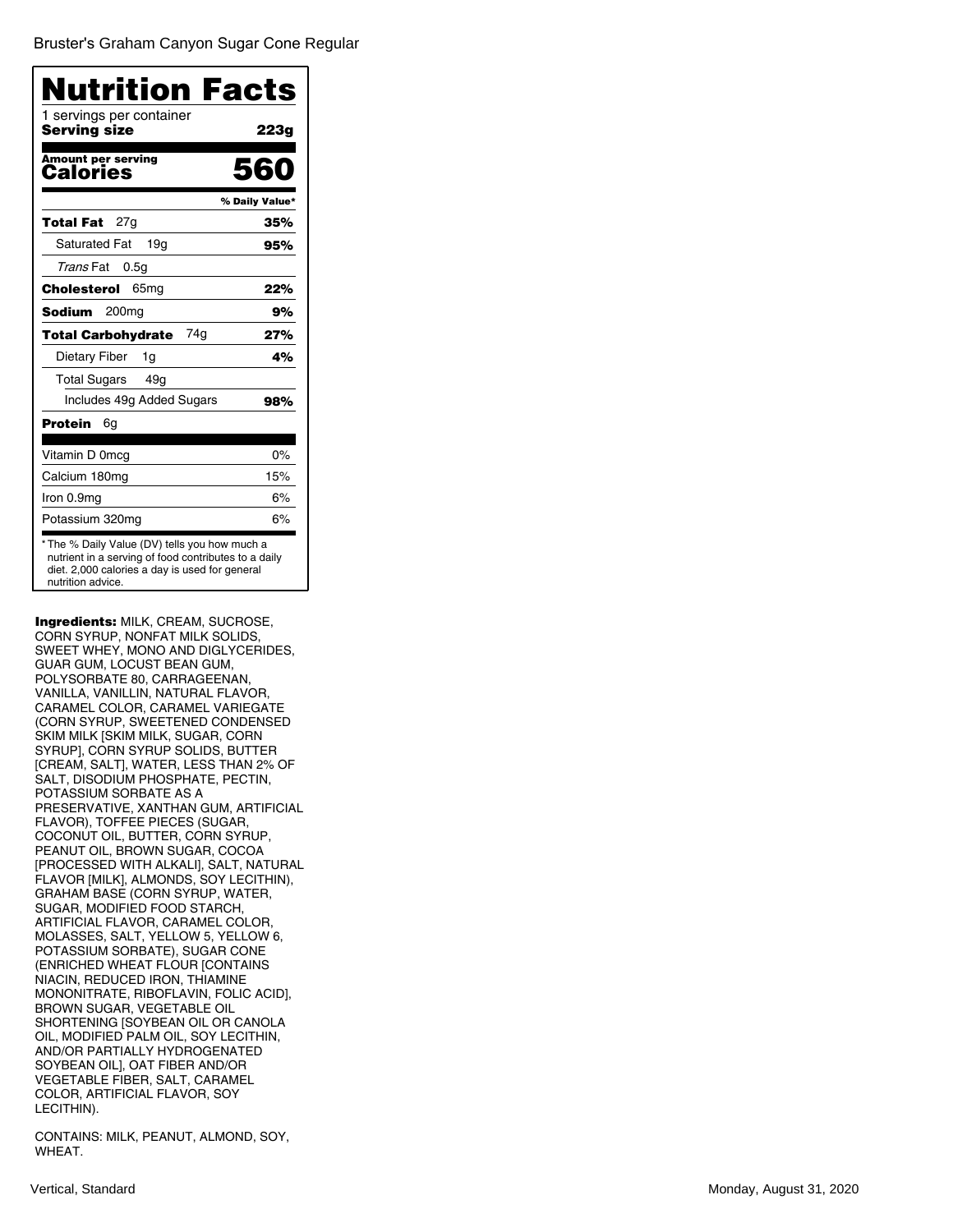Bruster's [Graham Canyon](�) Sugar Cone Large

| Nutrition Facts                          |                |
|------------------------------------------|----------------|
| 1 servings per container<br>Serving size | 293g           |
| <b>Amount per serving</b><br>Calories    | 730            |
|                                          | % Daily Value* |
| 36g<br>Total Fat                         | 46%            |
| <b>Saturated Fat</b><br>26a              | 130%           |
| Trans Fat<br>0.5g                        |                |
| Cholesterol<br>85 <sub>mg</sub>          | 28%            |
| Sodium<br>260 <sub>mg</sub>              | 11%            |
| <b>Total Carbohydrate</b><br>95g         | 35%            |
| Dietary Fiber<br>1g                      | 4%             |
| <b>Total Sugars</b><br>63g               |                |
| Includes 63g Added Sugars                | 126%           |
| Protein<br>7g                            |                |
| Vitamin D 0mcg                           | 0%             |
| Calcium 240mg                            | 20%            |
| Iron 1.0mg                               | 6%             |
| Potassium 420mg                          | 8%             |

Ingredients: MILK, CREAM, SUCROSE, CORN SYRUP, NONFAT MILK SOLIDS, SWEET WHEY, MONO AND DIGLYCERIDES, GUAR GUM, LOCUST BEAN GUM, POLYSORBATE 80, CARRAGEENAN, VANILLA, VANILLIN, NATURAL FLAVOR, CARAMEL COLOR, CARAMEL VARIEGATE (CORN SYRUP, SWEETENED CONDENSED SKIM MILK [SKIM MILK, SUGAR, CORN SYRUP], CORN SYRUP SOLIDS, BUTTER [CREAM, SALT], WATER, LESS THAN 2% OF SALT, DISODIUM PHOSPHATE, PECTIN, POTASSIUM SORBATE AS A PRESERVATIVE, XANTHAN GUM, ARTIFICIAL FLAVOR), TOFFEE PIECES (SUGAR, COCONUT OIL, BUTTER, CORN SYRUP, PEANUT OIL, BROWN SUGAR, COCOA [PROCESSED WITH ALKALI], SALT, NATURAL FLAVOR [MILK], ALMONDS, SOY LECITHIN), GRAHAM BASE (CORN SYRUP, WATER, SUGAR, MODIFIED FOOD STARCH, ARTIFICIAL FLAVOR, CARAMEL COLOR, MOLASSES, SALT, YELLOW 5, YELLOW 6, POTASSIUM SORBATE), SUGAR CONE (ENRICHED WHEAT FLOUR [CONTAINS NIACIN, REDUCED IRON, THIAMINE MONONITRATE, RIBOFLAVIN, FOLIC ACID], BROWN SUGAR, VEGETABLE OIL SHORTENING [SOYBEAN OIL OR CANOLA OIL, MODIFIED PALM OIL, SOY LECITHIN, AND/OR PARTIALLY HYDROGENATED SOYBEAN OIL], OAT FIBER AND/OR VEGETABLE FIBER, SALT, CARAMEL COLOR, ARTIFICIAL FLAVOR, SOY LECITHIN).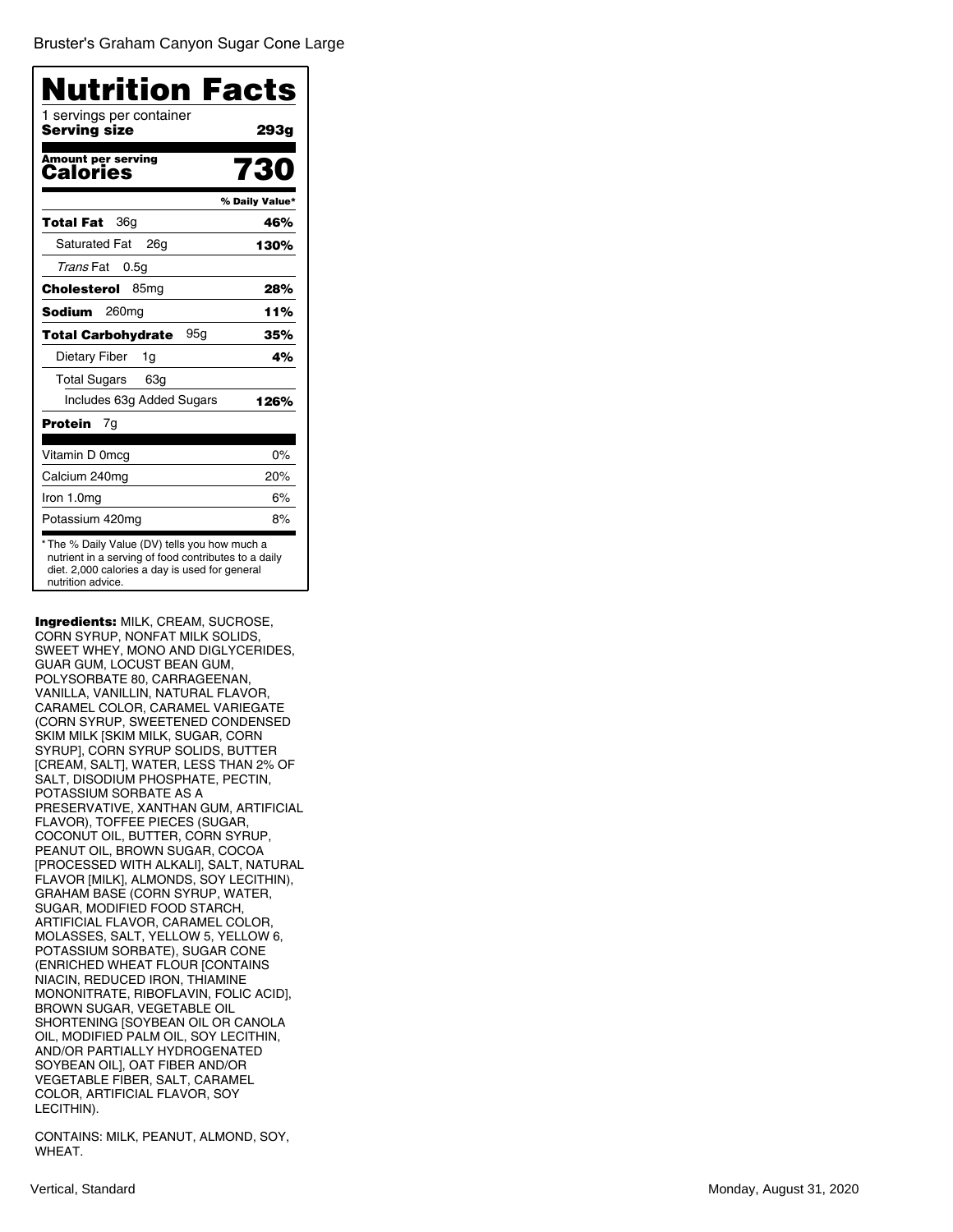Bruster's [Graham Canyon](�) Waffle Cone Small

| 1 servings per container<br>Serving size | 170g           |
|------------------------------------------|----------------|
| <b>Amount per serving</b><br>Calories    | 470            |
|                                          | % Daily Value* |
| 21g<br>Total Fat                         | 27%            |
| <b>Saturated Fat</b><br>13 <sub>q</sub>  | 65%            |
| Trans Fat<br>0g                          |                |
| 40 <sub>mq</sub><br>Cholesterol          | 13%            |
| 120 <sub>mg</sub><br>Sodium              | 5%             |
| 66g<br>Total Carbohydrate                | 24%            |
| Dietary Fiber<br><1a                     | 4%             |
| Total Sugars 42g                         |                |
| Includes 42g Added Sugars                | 84%            |
| Protein<br>5g                            |                |
| Vitamin D 0mcg                           | $0\%$          |
| Calcium 120mg                            | 10%            |
| Iron 1.0mg                               | 6%             |
| Potassium 220mg                          | 4%             |

Ingredients: MILK, CREAM, SUCROSE, CORN SYRUP, NONFAT MILK SOLIDS, SWEET WHEY, MONO AND DIGLYCERIDES, GUAR GUM, LOCUST BEAN GUM, POLYSORBATE 80, CARRAGEENAN, VANILLA, VANILLIN, NATURAL FLAVOR, CARAMEL COLOR, CARAMEL VARIEGATE (CORN SYRUP, SWEETENED CONDENSED SKIM MILK [SKIM MILK, SUGAR, CORN SYRUP], CORN SYRUP SOLIDS, BUTTER [CREAM, SALT], WATER, LESS THAN 2% OF SALT, DISODIUM PHOSPHATE, PECTIN, POTASSIUM SORBATE AS A PRESERVATIVE, XANTHAN GUM, ARTIFICIAL FLAVOR), TOFFEE PIECES (SUGAR, COCONUT OIL, BUTTER, CORN SYRUP, PEANUT OIL, BROWN SUGAR, COCOA [PROCESSED WITH ALKALI], SALT, NATURAL FLAVOR [MILK], ALMONDS, SOY LECITHIN), GRAHAM BASE (CORN SYRUP, WATER, SUGAR, MODIFIED FOOD STARCH, ARTIFICIAL FLAVOR, CARAMEL COLOR, MOLASSES, SALT, YELLOW 5, YELLOW 6, POTASSIUM SORBATE), WAFFLE CONE (ENRICHED WHEAT FLOUR [CONTAINS NIACIN, REDUCED IRON, THIAMINE MONONITRATE, RIBOFLAVIN, FOLIC ACID], SUGAR, VEGETABLE SHORTENING [CONTAINING PARTIALLY HYDROGENATED SOYBEAN AND COTTONSEED OILS], WHOLE EGG, ARTIFICIAL FLAVOR [INCLUDING MALTODEXTRIN, MODIFIED CORNSTARCH, BUTTER, BUTTERMILK], DEXTROSE, SOY LECITHIN).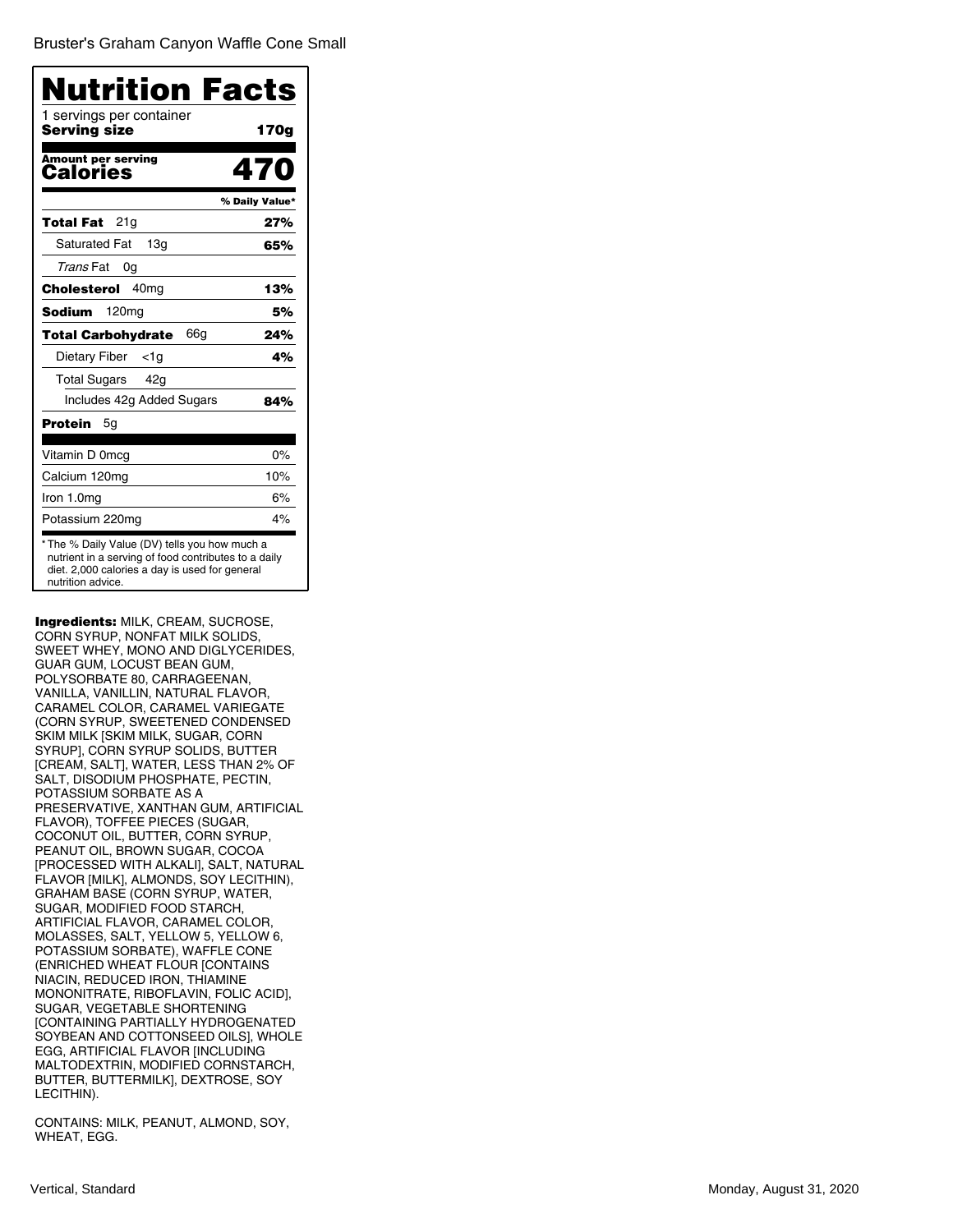Bruster's [Graham Canyon](�) Waffle Cone Regular

| Nutrition Facts<br>1 servings per container |                |
|---------------------------------------------|----------------|
| Servina size                                | 240a           |
| <b>Amount per serving</b><br>Calories       | 640            |
|                                             | % Daily Value* |
| 29a<br>Total Fat                            | 37%            |
| <b>Saturated Fat</b><br>19g                 | 95%            |
| <i>Trans</i> Fat<br>0.5g                    |                |
| Cholesterol<br>65 <sub>mq</sub>             | 22%            |
| Sodium<br>180 <sub>mg</sub>                 | 8%             |
| 87g<br><b>Total Carbohydrate</b>            | 32%            |
| Dietary Fiber<br>1g                         | 4%             |
| <b>Total Sugars</b><br>56 <sub>q</sub>      |                |
| Includes 56g Added Sugars                   | 112%           |
| Protein<br>7g                               |                |
| Vitamin D 0mcg                              | 0%             |
| Calcium 180mg                               | 15%            |
| Iron 1.2mg                                  | 6%             |
| Potassium 320mg                             | 6%             |

Ingredients: MILK, CREAM, SUCROSE, CORN SYRUP, NONFAT MILK SOLIDS, SWEET WHEY, MONO AND DIGLYCERIDES, GUAR GUM, LOCUST BEAN GUM, POLYSORBATE 80, CARRAGEENAN, VANILLA, VANILLIN, NATURAL FLAVOR, CARAMEL COLOR, CARAMEL VARIEGATE (CORN SYRUP, SWEETENED CONDENSED SKIM MILK [SKIM MILK, SUGAR, CORN SYRUP], CORN SYRUP SOLIDS, BUTTER [CREAM, SALT], WATER, LESS THAN 2% OF SALT, DISODIUM PHOSPHATE, PECTIN, POTASSIUM SORBATE AS A PRESERVATIVE, XANTHAN GUM, ARTIFICIAL FLAVOR), TOFFEE PIECES (SUGAR, COCONUT OIL, BUTTER, CORN SYRUP, PEANUT OIL, BROWN SUGAR, COCOA [PROCESSED WITH ALKALI], SALT, NATURAL FLAVOR [MILK], ALMONDS, SOY LECITHIN), GRAHAM BASE (CORN SYRUP, WATER, SUGAR, MODIFIED FOOD STARCH, ARTIFICIAL FLAVOR, CARAMEL COLOR, MOLASSES, SALT, YELLOW 5, YELLOW 6, POTASSIUM SORBATE), WAFFLE CONE (ENRICHED WHEAT FLOUR [CONTAINS NIACIN, REDUCED IRON, THIAMINE MONONITRATE, RIBOFLAVIN, FOLIC ACID], SUGAR, VEGETABLE SHORTENING [CONTAINING PARTIALLY HYDROGENATED SOYBEAN AND COTTONSEED OILS], WHOLE EGG, ARTIFICIAL FLAVOR [INCLUDING MALTODEXTRIN, MODIFIED CORNSTARCH, BUTTER, BUTTERMILK], DEXTROSE, SOY LECITHIN).